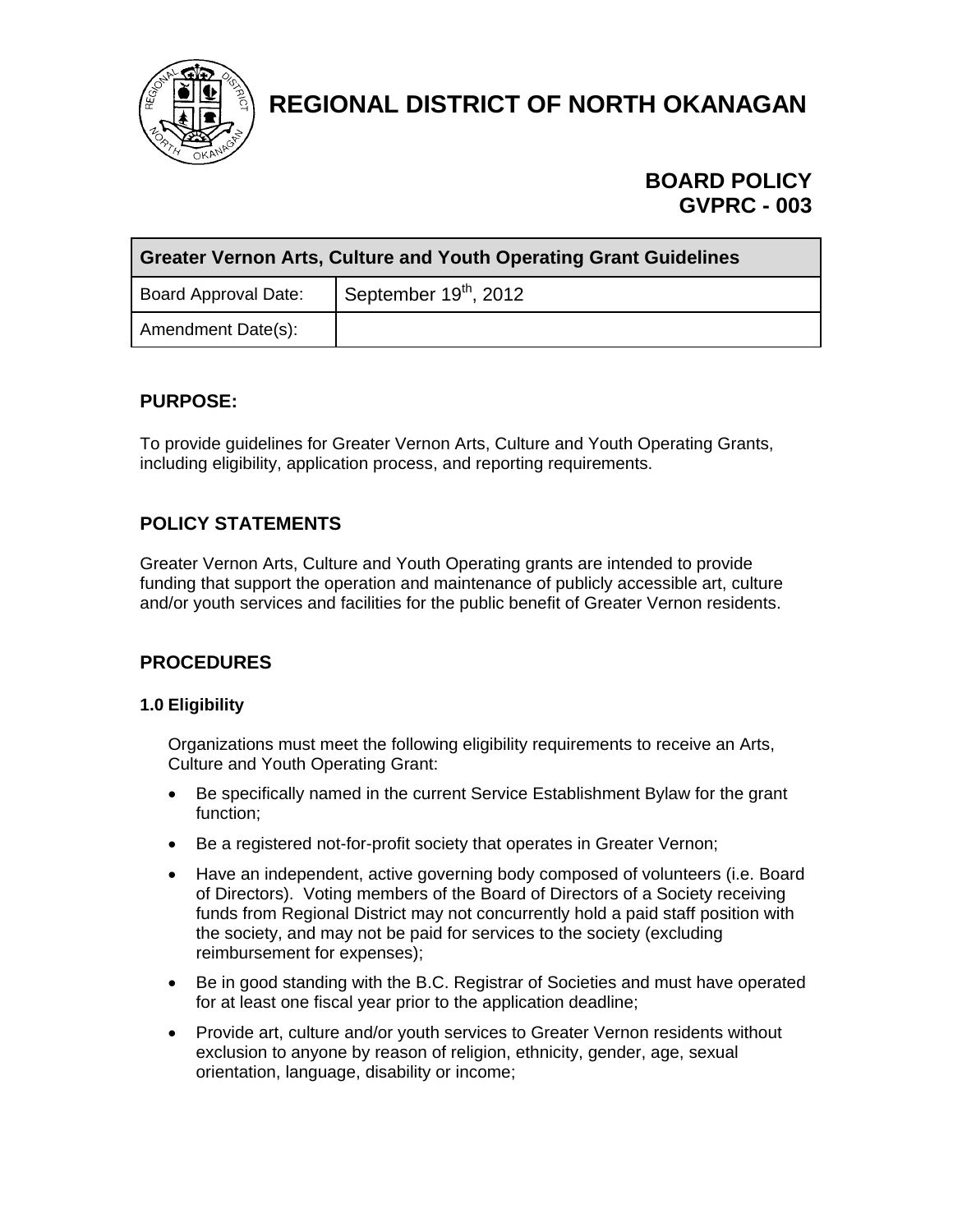- Have a clear art, culture or youth focus in their vision and mandate, which is reflected in the bylaws or other governance documents;
- Be able to demonstrate financial stability, sound administration and organizational capacity;
- Demonstrate a proven track record of public service and excellence in programming;
- Demonstrate strong community ties and relationships;
- Adhere to the accountability requirements set out with the approval of any discretionary grant;
- Not be any one of the following:
	- o Individual(s);
	- o Political parties and advocacy groups;
	- o Religious groups;
	- o Educational Institutions;
	- o Third parties raising funds solely for charity or their own purposes.
- Not deliver services and/or programs which are already being provided by the public or private market.

# **2.0 Application Process**

The eligible organizations will be required to apply for operating funds annually, using the application and reporting form, included as Schedule "A" and forming part of this policy.

The application deadline for submission will be September  $30<sup>th</sup>$  of the year prior to the year that the funding is requested for.

If the organization has a multi-year funding agreement with the Regional District, the organization is still required to complete the attached form, but the funding amount will be pre-determined, as outlined in the funding agreement.

# **3.0 Reporting Requirements**

Organizations will have an annual reporting requirement in accordance to the Regional District guidelines, as outlined in the attached application and reporting form (Schedule "A");

As part of their reporting requirements for maintaining funding eligibility the recipients will be required to demonstrate that:

- o there is a need for financial assistance;
- o their own-source revenue streams show stability and growth;
- o Regional District funding will be used only for eligible expenses;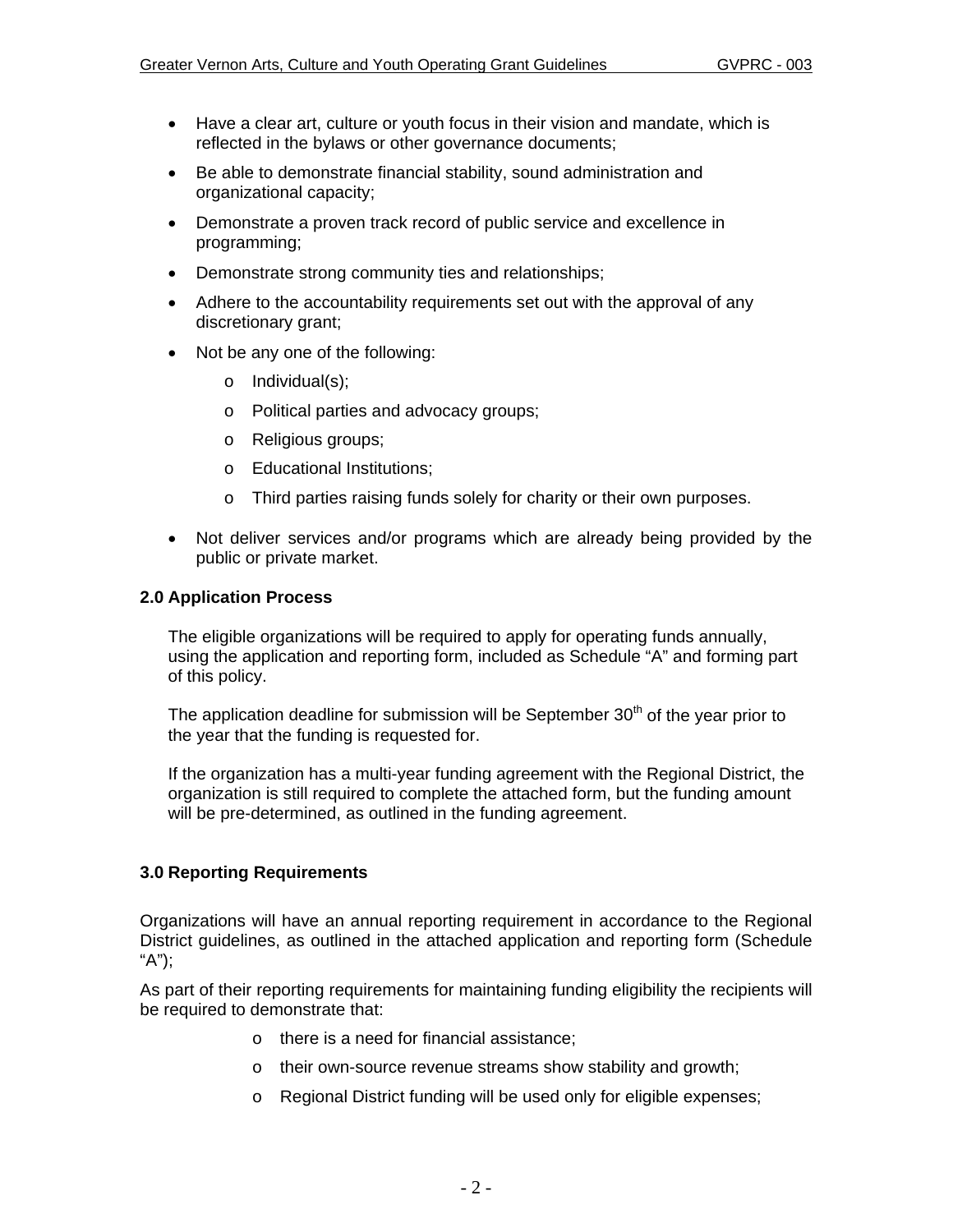- o membership and annual visitor-ship shows stability and growth, signifying a commitment by the organization to serve the community, and a strong market for the service;
- o the organization has a positive impact in the arts, culture and/or youth community;
- o partnership opportunities with other like organizations are encouraged and embraced.
- o there is a commitment to not compete with private enterprise and other organizations providing public service;
- o a long range plan is in place;
- o adult arts, culture programs are conducted on a cost recovery basis consistent with current Regional District policy, with youth programs permitted to be subsidized to a maximum of 50%.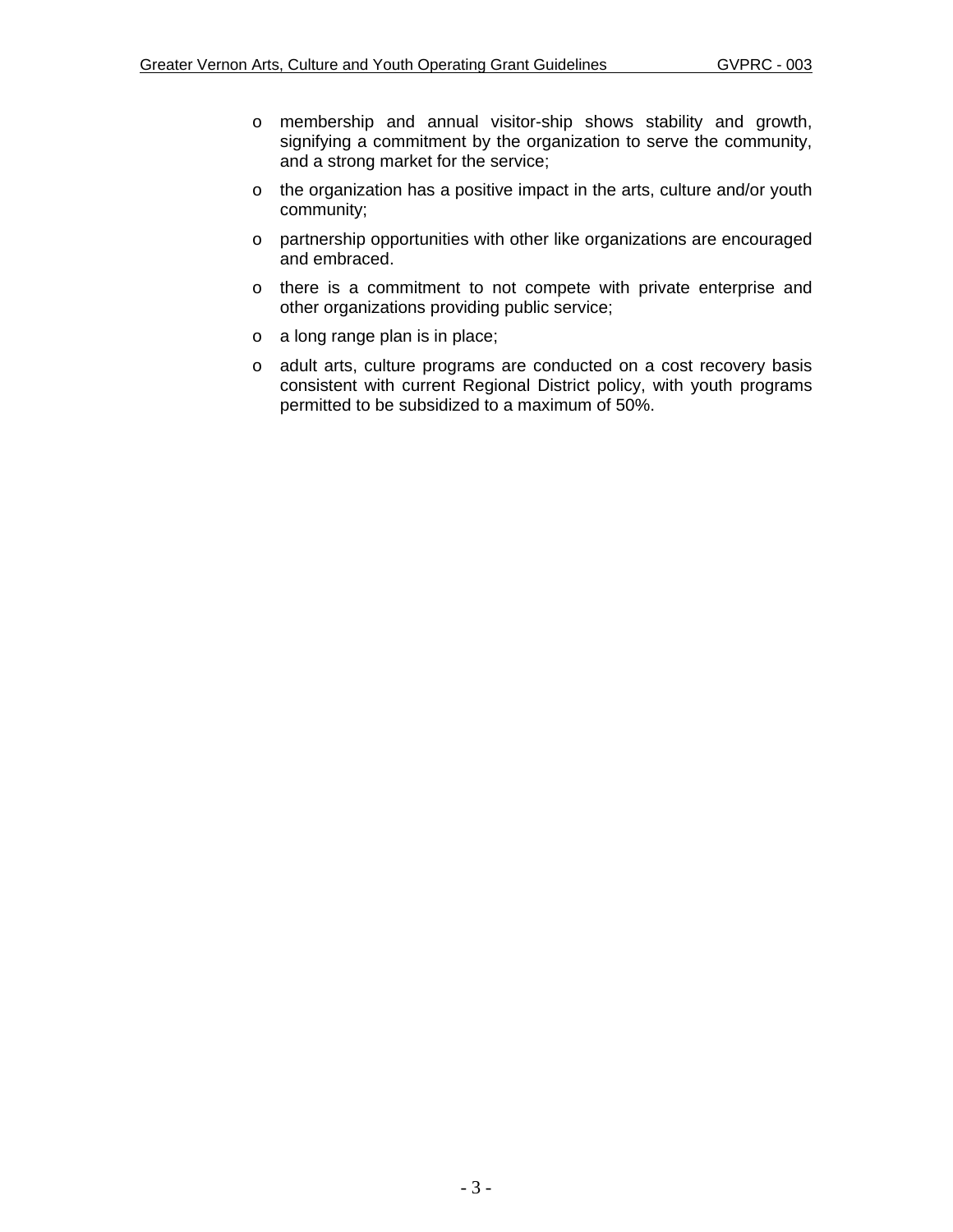# **OPERATING**



Regional District of

 $O_{\!\!k_{\!\scriptscriptstyle L}}$ 

North Okanagan

# **2013 Operating Grants APPLICATION**

Application Deadline: September 30, 2012

<u>and the state of the state of the state of the state of the state of the state of the state of the state of the state of the state of the state of the state of the state of the state of the state of the state of the state</u> Mail or deliver completed and signed application form and a digital copy (pdf or word document) on CDRom, flashdrive or by email, along with supporting materials by the deadline to:

Operating Grants Regional District of North Okanagan 9848 Aberdeen Road Coldstream, BC V1B 2K9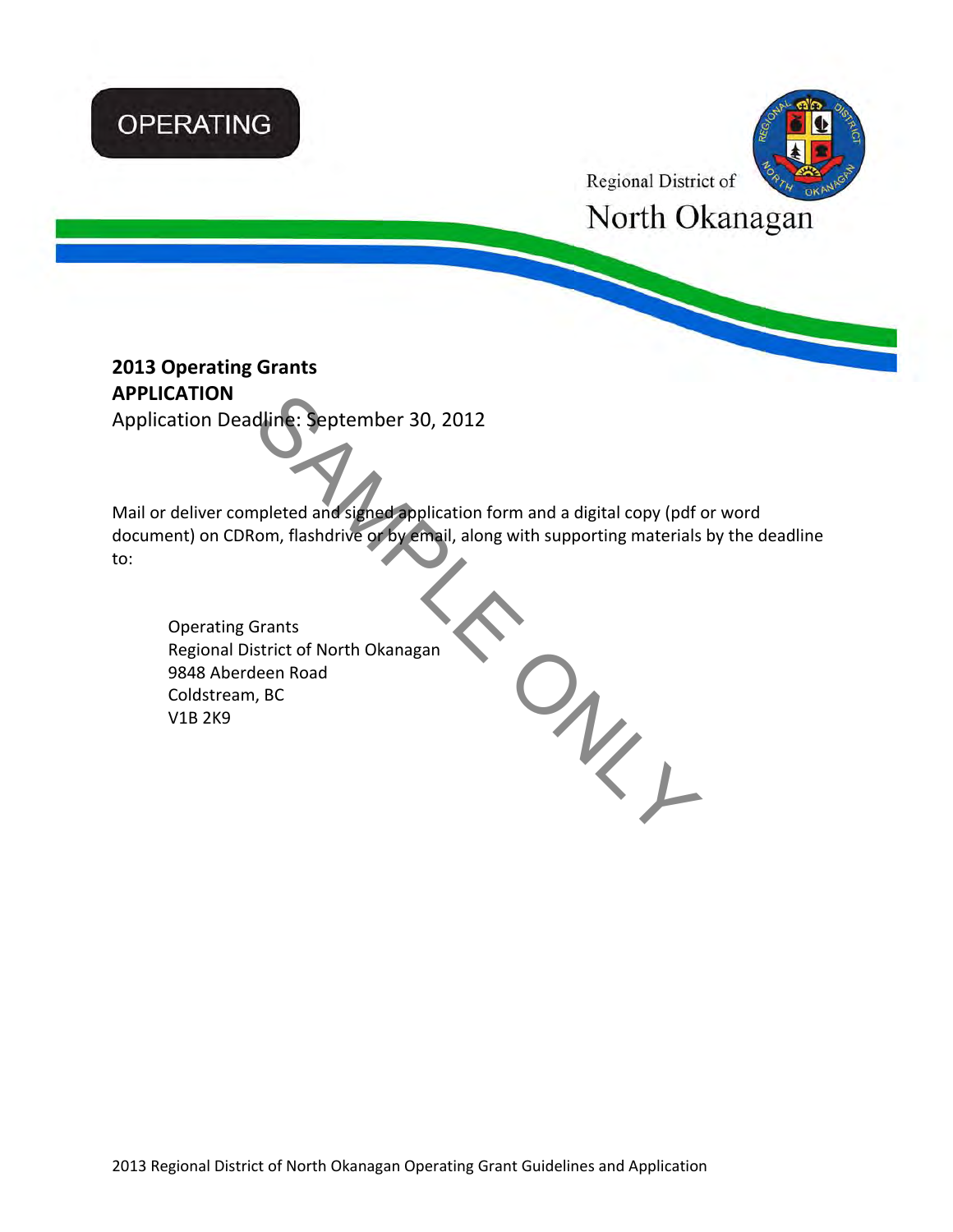# **2012 Arts, Culture and Youth Operating Grants**

The Regional District of North Okanagan allocates annual operating funding to arts, culture and youth organizations, listed in the Greater Vernon Parks, Recreation and Culture Service Establishment Bylaw, which provide arts, culture and/or youth based programming and activities for the benefit of Greater Vernon residents.

This support acknowledges that the work of these organizations contributes to Greater Vernon's quality of life, identity and economy.

For more details on eligible costs for operating grant funding visit the RDNO website at www.rdno.ca/communitygrants.

**OPERATING GRANT DEADLINE: September 30, 2012**

*Note re: deadline – Funding is intended to support operating expenses during the calendar year beginning January 1, 2013.* SAMPLE ONLY

For more information, contact:

Regional District of North Okanagan Community Development Coordinator tannis.nelson@rdno.ca / 250‐550‐3689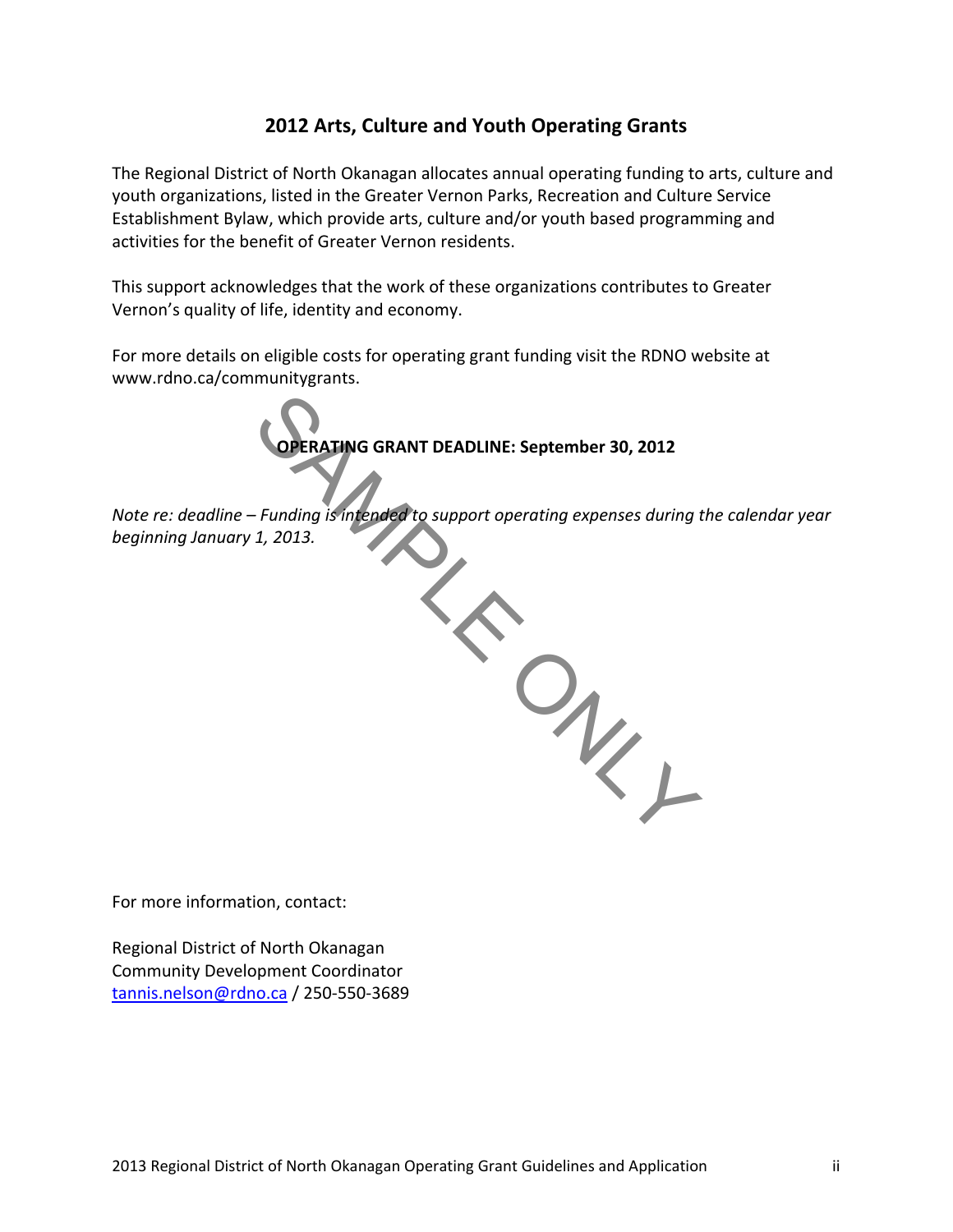# **2013 Regional District of North Okanagan Operating Grant Application**

#### **Submission Deadline: September 30, 2012**

Mail or deliver completed and signed application form and a digital copy (pdf or word document) on CDRom, flashdrive or by email, along with supporting materials by the deadline to:

Operating Grants Regional District of North Okanagan 9848 Aberdeen Road Coldstream, BC V1B 2K9

#### **Declaration**

| V <sub>1</sub> B <sub>2</sub> K <sub>9</sub>                                         |                                                                                                                                                                                                                                                                                                                                                                                                                            |  |  |  |
|--------------------------------------------------------------------------------------|----------------------------------------------------------------------------------------------------------------------------------------------------------------------------------------------------------------------------------------------------------------------------------------------------------------------------------------------------------------------------------------------------------------------------|--|--|--|
| Declaration                                                                          |                                                                                                                                                                                                                                                                                                                                                                                                                            |  |  |  |
| Note: This declaration is to be signed by two signing officers of your organization. |                                                                                                                                                                                                                                                                                                                                                                                                                            |  |  |  |
|                                                                                      | I certify to the best of my knowledge that the information provided in this application is accurate,<br>complete and endorsed by the group I represent. Information about an applicant's operations is<br>collected for the purpose of adjudicating the application and for administrative purposes. It is collected<br>under the authority of the Local Government Act, Community Charter, and the Freedom of Information |  |  |  |
| and Protection of Privacy Act.                                                       |                                                                                                                                                                                                                                                                                                                                                                                                                            |  |  |  |
| <b>Organization Name:</b>                                                            |                                                                                                                                                                                                                                                                                                                                                                                                                            |  |  |  |
|                                                                                      |                                                                                                                                                                                                                                                                                                                                                                                                                            |  |  |  |
| Signature                                                                            | <b>Title</b>                                                                                                                                                                                                                                                                                                                                                                                                               |  |  |  |
| Name (please print)                                                                  | Date                                                                                                                                                                                                                                                                                                                                                                                                                       |  |  |  |
|                                                                                      |                                                                                                                                                                                                                                                                                                                                                                                                                            |  |  |  |
| Signature                                                                            | Title                                                                                                                                                                                                                                                                                                                                                                                                                      |  |  |  |
| Name (please print)                                                                  | Date                                                                                                                                                                                                                                                                                                                                                                                                                       |  |  |  |

| For RDNO Staff Use Only |                     |     |              |             |              |         |                     |
|-------------------------|---------------------|-----|--------------|-------------|--------------|---------|---------------------|
| Date/Time               | Complete<br>Sent to |     | Adiudication | Recommended | Notification | Payment | <b>Final Report</b> |
| Rec'd                   |                     | CFO | Complete     | Amount      | Letter Sent  | Made    | Rec'd               |
|                         |                     |     |              |             |              |         |                     |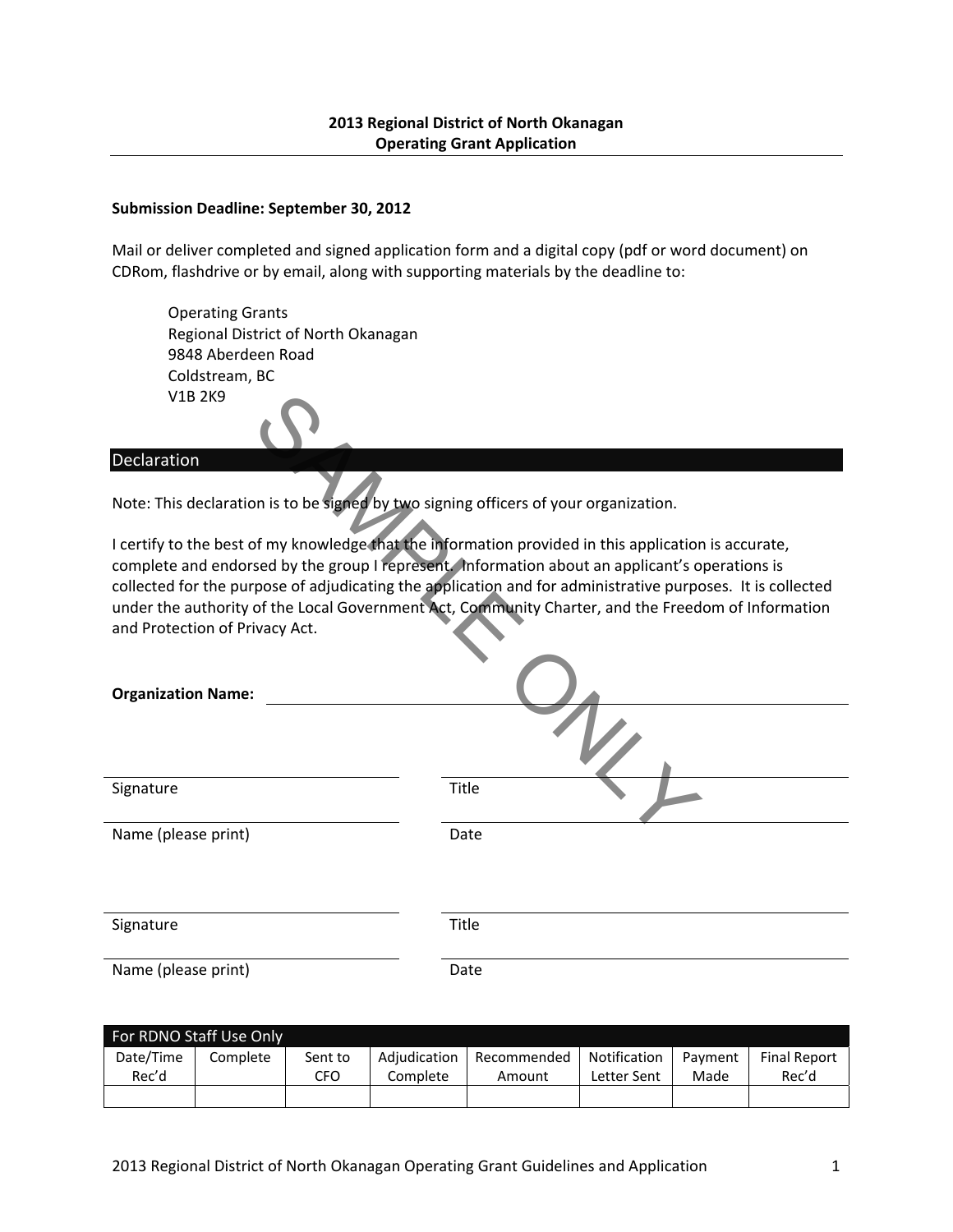Applicant Information

| <b>Organization Name:</b>                                                                                     |                        |
|---------------------------------------------------------------------------------------------------------------|------------------------|
| Address:                                                                                                      |                        |
| Phone:                                                                                                        | Fax:                   |
| Website:                                                                                                      | Email:                 |
| Registered Non-Profit Society (in good standing)                                                              | Society/Charity No.:   |
| $\square$ Yes<br>$\Box$ No                                                                                    | Date of Incorporation: |
| <b>Contact Name:</b>                                                                                          | Title:                 |
| Phone:                                                                                                        | Email:                 |
| Alternate Contact Name:                                                                                       | Title:                 |
| Phone:                                                                                                        | Email:                 |
| Has your organization applied for a RDNO Operating Grant in the past?                                         |                        |
| $\Box$ Previous Applicant<br>New Applicant<br>ப                                                               |                        |
| Are you applying for a RDNO Project Grant in addition to an Operating Grant?<br>$\square$ No<br>$\square$ Yes |                        |
| <b>Grant Request</b>                                                                                          |                        |
| Total 2013 Partnership (Operating) Grant Request: \$                                                          |                        |
| Amount of last operating grant (requested): \$                                                                | <b>Year: 2012</b>      |
| Amount of last operating grant (received): \$                                                                 | Year: 2012             |

Please explain any variation in the funding request between the last funded year and that requested for 2013.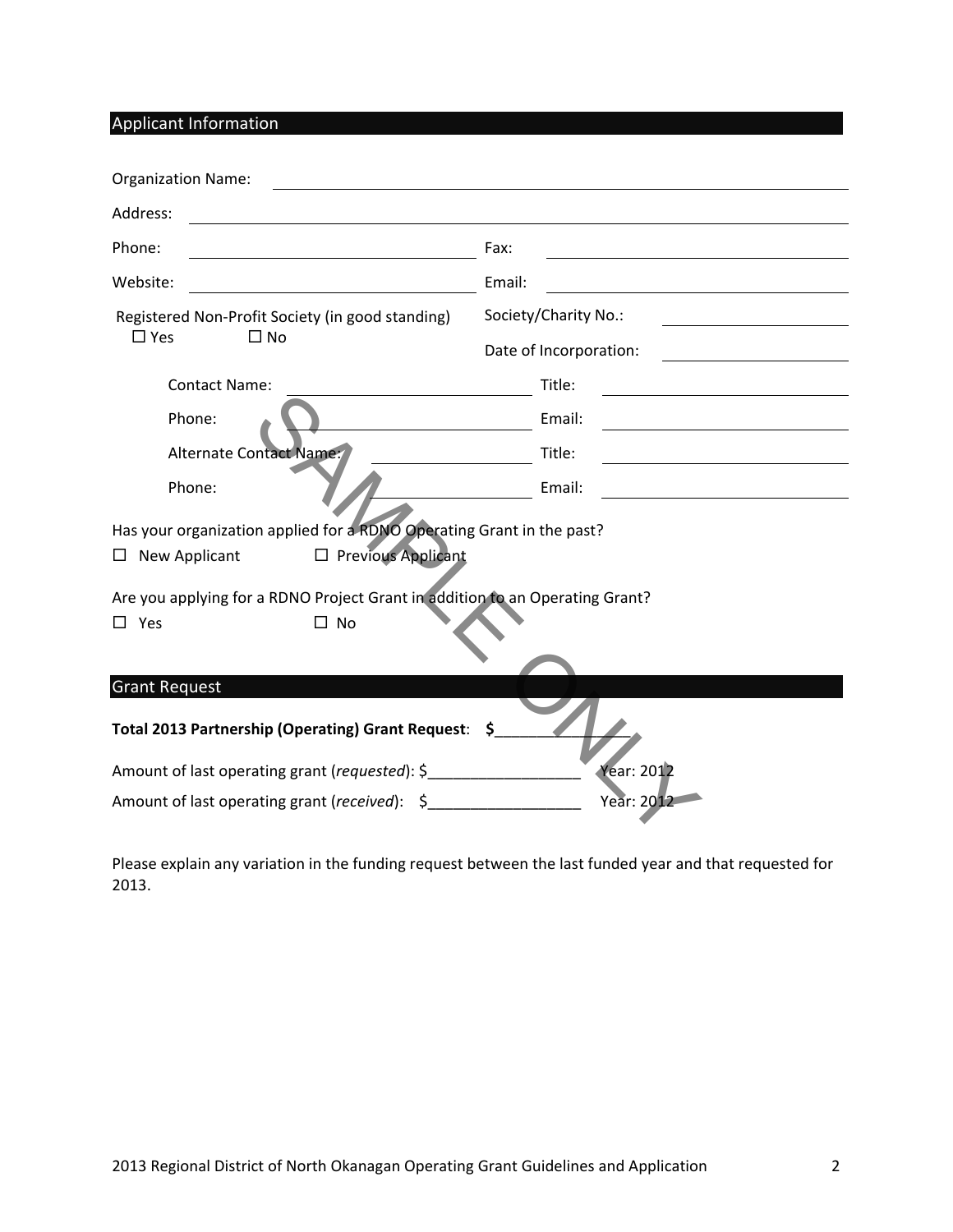# Organizational Profile

1. Briefly describe the history of your organization. Include key highlights, mission and value statements and any guiding documents. For previous applicants: are there any changes from last year? (Attach separate pages if necessary)

# Organization's Management and Staff Structure

- 2. Please provide a list of the current Board of Directors and key staff, with brief (1 paragraph) curriculum vitae for each.
- 3. Please provide your volunteer hours, as shown below:

Number of volunteers (board and non-board):

Number of volunteer hours: \_\_\_\_\_\_\_\_ *hrs*

Number of voting members (excluding board): \_\_\_\_\_\_\_\_\_\_

4. Please include a page showing your Organizational Chart

# Facility

5. Please describe the organization's facility (ownership, accessibility, environmental conditions, collections storage, exhibition space, programming space, etc) SAMPLE ONLY

# Membership and Attendance

- 6. Please attach your:
	- visitor statistics (broken down by demographics and participation)
	- membership information (broken down by individual, business or organization)

# Audience & Community Impact

7. Describe your target audience: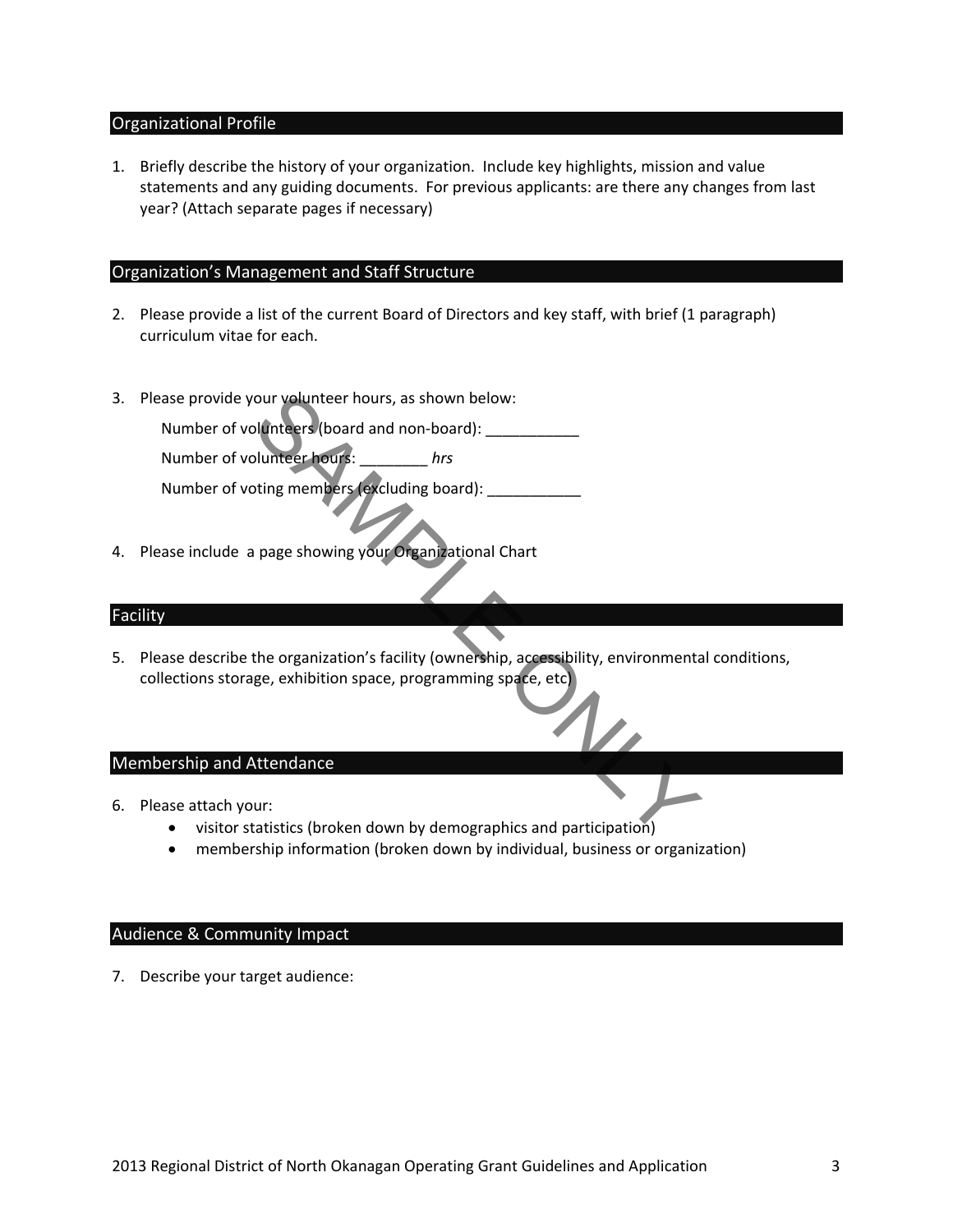- 8. How does your organization benefit the community as a whole and the arts/culture/youth community specifically?
- 9. How do you plan to reach the broader community? Does your organization plan to undertake initiatives to make arts/culture/heritage more accessible? Please provide examples including any successfully initiatives your organization has used to diversity or increase your audience in the last year.
- 10. Please describe partnerships and collaborations in which your organization has engaged in the last year. Please provide letters of agreement or support, if appropriate.
- 11. Does your organization have committees in place to tackle specific initiatives or challenges (for example: marketing committee, fundraising committees, etc)? Please describe.

## Programming

| year. Please provide letters of agreement or support, if appropriate.                                      |              |         |          |               |       |             |                                                                                                    |           |
|------------------------------------------------------------------------------------------------------------|--------------|---------|----------|---------------|-------|-------------|----------------------------------------------------------------------------------------------------|-----------|
|                                                                                                            |              |         |          |               |       |             |                                                                                                    |           |
| 11. Does your organization have committees in place to tackle specific initiatives or challenges (for      |              |         |          |               |       |             |                                                                                                    |           |
| example: marketing committee, fundraising committees, etc)? Please describe.                               |              |         |          |               |       |             |                                                                                                    |           |
|                                                                                                            |              |         |          |               |       |             |                                                                                                    |           |
| Programming                                                                                                |              |         |          |               |       |             |                                                                                                    |           |
|                                                                                                            |              |         |          |               |       |             |                                                                                                    |           |
|                                                                                                            |              |         |          |               |       |             | L2. What is your organization's primary area of activity? If more than one applies, please apply a |           |
|                                                                                                            |              |         |          |               |       |             | percentage to each category in the table below. You may add additional notes to clarify the        |           |
| information.                                                                                               |              |         |          |               |       |             |                                                                                                    |           |
|                                                                                                            |              |         |          |               |       |             |                                                                                                    |           |
| Dance                                                                                                      | <b>Music</b> | Theatre | Literary | <b>Visual</b> | Youth | <b>Film</b> | Multi-                                                                                             | Other     |
|                                                                                                            |              |         |          | Arts          |       | /Photo      | <b>Discipline</b>                                                                                  | (Specify) |
|                                                                                                            |              |         |          |               |       |             |                                                                                                    |           |
|                                                                                                            |              |         |          |               |       |             |                                                                                                    |           |
|                                                                                                            |              |         |          |               |       |             |                                                                                                    |           |
|                                                                                                            |              |         |          |               |       |             |                                                                                                    |           |
| 13. Please attach a list of proposed activities (performances, exhibitions, events, fundraisers, etc.) for |              |         |          |               |       |             |                                                                                                    |           |
|                                                                                                            |              |         |          |               |       |             |                                                                                                    |           |

- 13. Please attach a list of proposed activities (performances, exhibitions, events, fundraisers, etc.) for the coming year. Whenever possible provide dates, locations, expected attendance.
- 14. Please attach support materials [programmes, images or audio/video (on CDRom or flash drive)] that reflect the type of quality of programming created, produced or presented by your organization in the last year.
- 15. Arts Based Organizations: What percentage of your activities are created, produced and presented by local artists?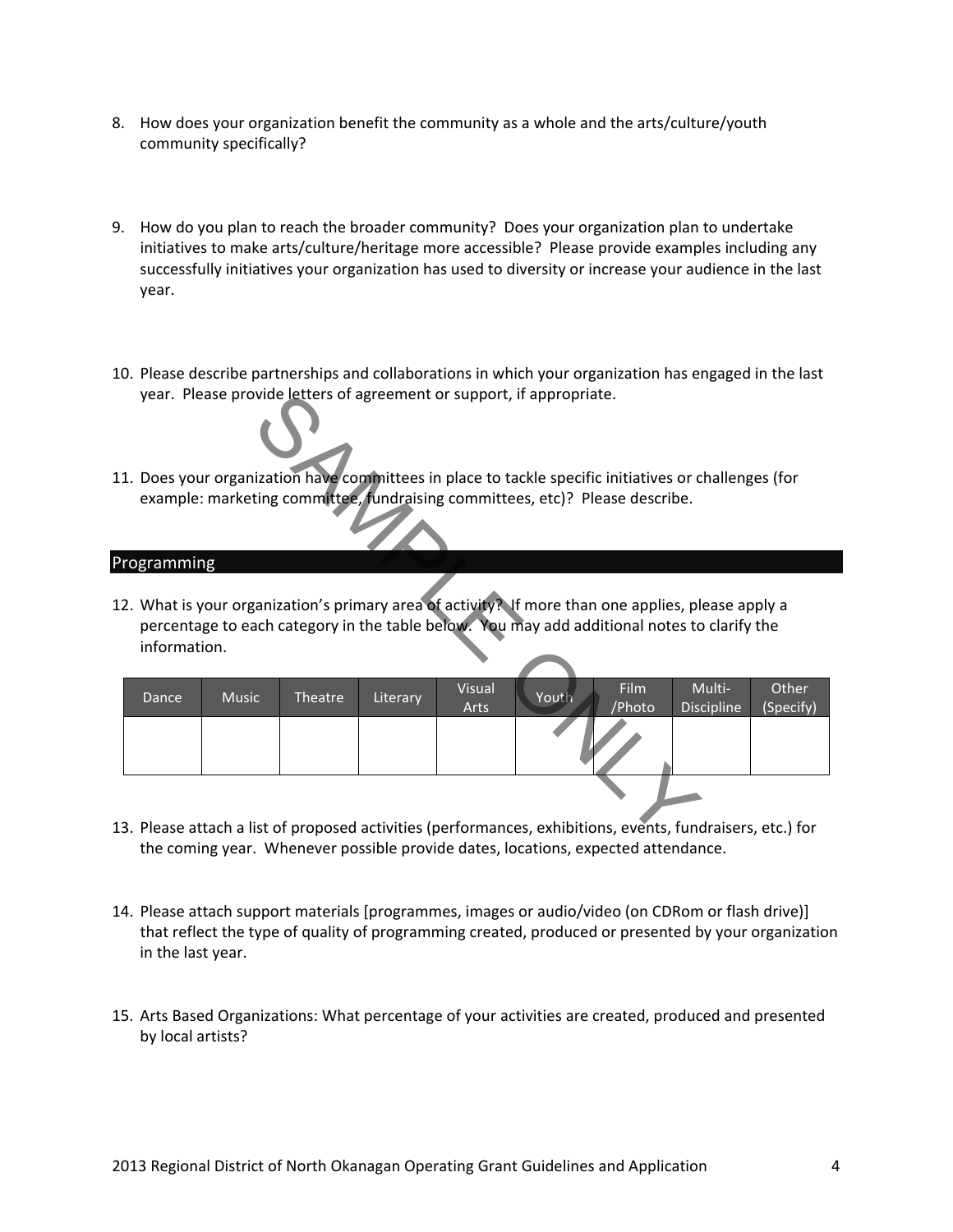## Planning and Financial Statements

- 16. Please include, as supporting materials, any current business plan or strategic plan for your organization **and a progress update on the associated implementation plan**.
- 17. What sources of funding was your organization successful in receiving last year?
- 18. What other sources of funding is your organization currently pursuing? Identify any groups, agencies, or businesses that you have approached or secured as contributors to your organization.
- 19. If the amount requested is not fully granted, how will this affect your operations? What changes would you have to make to the organization's business/strategic plan (if applicable)?

20. Attach in your own format:

- A budget which includes your previous fiscal year, current fiscal year and forecasted revenues and expenditures for the next fiscal year. Please include revenues from other grant sources and fundraising activities. readed is not fully granted, how will this affect your operations?<br>to make to the organization's business/strategic plan (if applicably to make to the organization's business/strategic plan (if applicably win format:<br>win f
- A balance sheet current as of your most recent fiscal year end.

Please refer to the eligibility section on the RDNO website to ensure grant monies are not requested or<br>used for ineligible costs.<br> *used for ineligible costs.*

- 21. If you have a deficit, what is your plan to address it?
- 22. Use the space below to note any line variances of more than 20% between budget years and attach additional pages if necessary.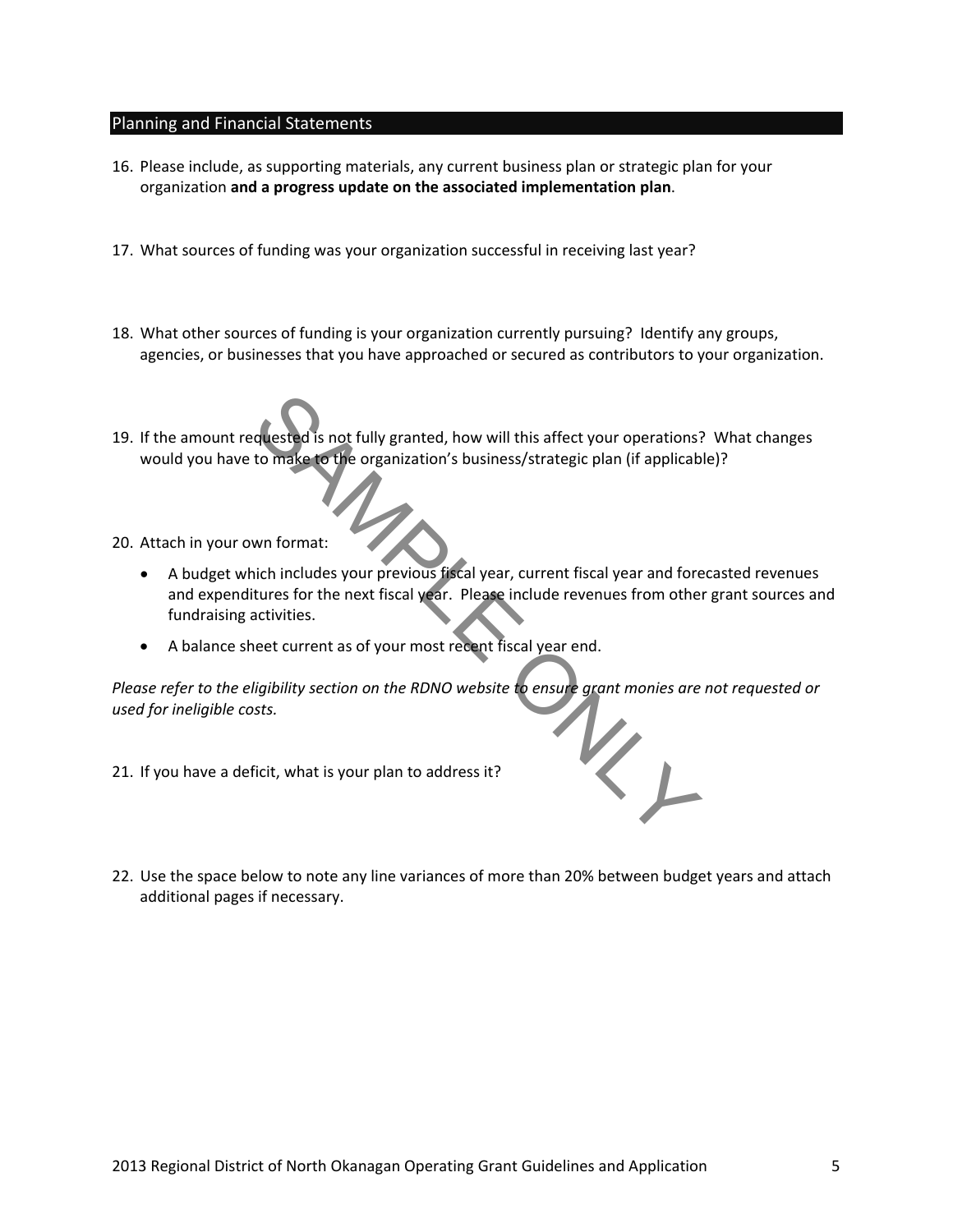#### Self Assessment

- 23. What goals and objectives did your organization have for the previous year and what are your objectives for the coming year? Please describe your progress in fulfilling these objectives.
- 24. What are your organizations strengths? Share some of your recent successes and demonstrate this.
- 25. Where do you think your organization can improve?